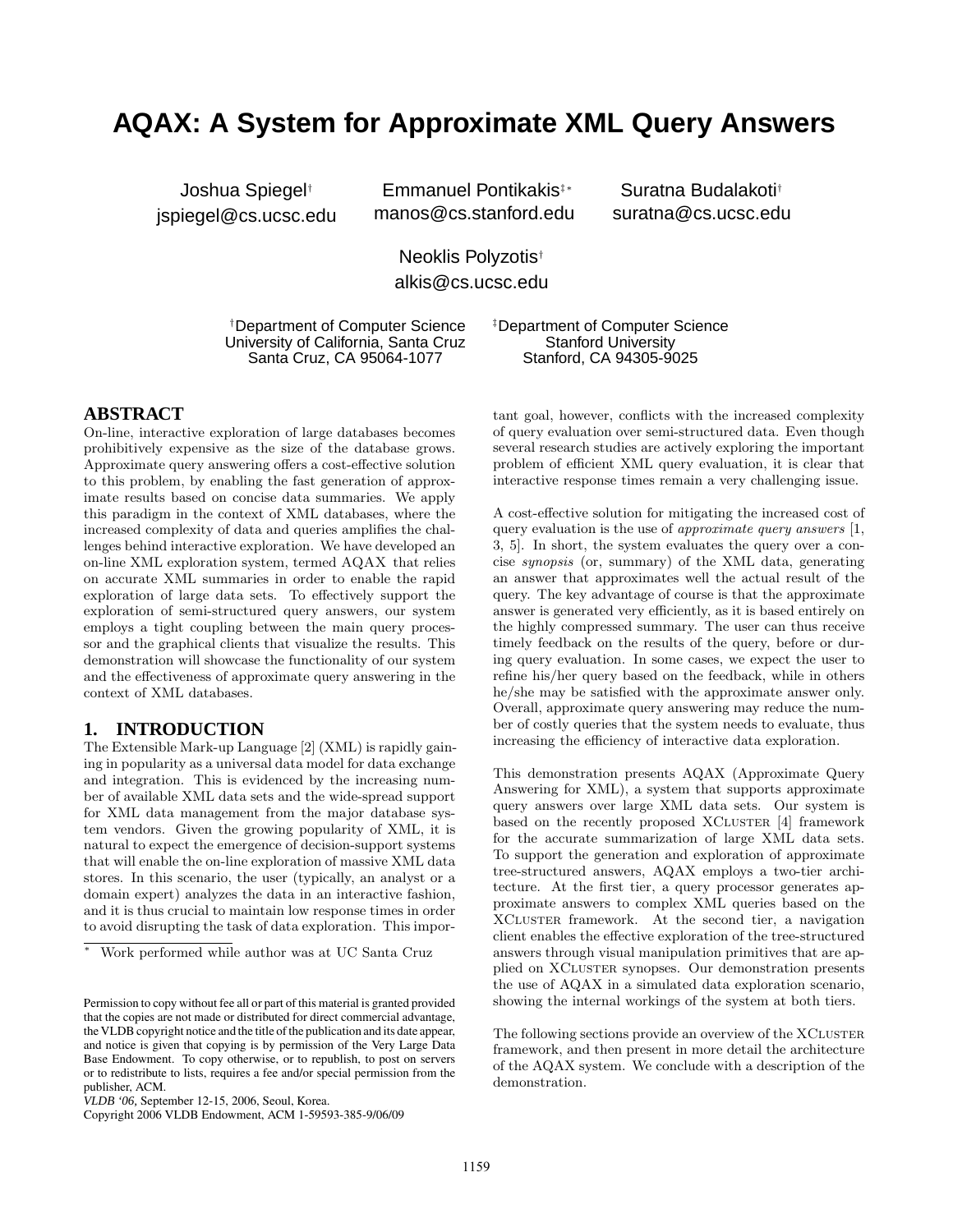

Figure 1: (a) an XML document (b) one possible XCluster synopsis for the document

# **2. OVERVIEW OF XCLUSTER**

The recently introduced XCLUSTER framework targets the difficult problem of summarizing the structure and value content of complex XML data. An XCLUSTER synopsis is a node- and edge-labeled graph, where each node represents a sub-set of elements with the same tag, and an edge connects two nodes if an element of the source node is the parent of elements of the target node. To capture the structural and value-based properties of the underlying data, the synopsis records aggregate statistical information at nodes and edges. More precisely, each node maintains the count and tag of elements that it represents, and an optional value summary that captures the distribution of the corresponding element values. Each edge, on the other hand, maintains the average child count between source and target elements, thus capturing the connectivity between the corresponding element-sets.

An example of XCLUSTER synopses is shown in Figure 1, that depicts a sample XML data set and one possible XCLUSTER summary. In this particular case, the XCLUSTER summary groups elements by their tag. Note that each node carries only the number of elements it represents and possibly a summary of their value distribution, while edges record the average number of children for the source elements.

XCluster captures the structural characteristics of the underlying data and supports the summarization of common types of values, namely, numeric, string, and textual values. Hence, a single XCLUSTER summary can generate approximate answers for queries that reference the structure and the heterogeneous value content of the underlying XML data. We note that the original XCLUSTER framework focuses primarily on the problem of selectivity estimation. Since our focus is on the generation of general approximate answers, we augment XCLUSTER with query evaluation primitives that

enable the computation of tree-structured results or aggregates (e.g., AVG, SUM) over the underlying XML data.

# **3. AQAX SYSTEM ARCHITECTURE**

Figure 2 depicts the main components of the AQAX system architecture. The user interacts with the navigation client to create a visual query, which is subsequently translated to XQuery and submitted to the server. The server processes the query over the stored XCLUSTER summaries and returns an approximate query answer, which is visualized and further manipulated at the graphical client. The following sections describe the client and server components in more detail.

### **3.1 The AQAX Server**

The AQAX Server is responsible for evaluating queries over the stored summaries and generating approximate answers. The user has the option of selecting the synopsis for generating approximate answers, thus setting the desired accuracy of the generated approximate results. The user may also designate the actual data set as the "synopsis" of the data. In that case, AQAX forwards the query to an XML DBMS and returns the exact results.

The server employs an extension of the XCLUSTER framework [4] in order to generate approximate answers for twigqueries with value predicates and optional aggregates. The generated results are returned to the Navigation Client in the form of an XCLUSTER synopsis, henceforth referred to as the result synopsis.

#### **3.2 The Navigation Client**

The navigation client, shown in Figure 3(a), enables the user to formulate queries and explore their results. As shown in the screen-shot, the query formulation is performed graphically on the left side of the main window, by manipulating a tree-based representation of the twig query. At any point, the user may also view the XQuery equivalent of a graphically created query.

After submitting the query to the server, the client receives the result synopsis of the query. Since the result synopsis can be too complex to present on screen, the client visualizes a working synopsis that represents a coarser summarization of the query answers. Initially, the working synopsis is the coarsest (or, simplest) possible view of the result, grouping under a single node all the result elements with the same tag. The user can subsequently refine the working synopsis by applying a set of operations that essentially increase the level of detail of the visualization. (To the limit, the working synopsis becomes the same as the result synopsis.) These operations are processed entirely in the client and thus do not require any communication with the server. In what follows, we briefly describe the main operations that we have incorporated in our system.

Render: This operator produces statistics over an edge or a value summary in the working synopsis. The output of the operator is displayed to the user with an appropriate visualization that depends on the context. When applied to an edge, the operator generates statistics about the parentchild relationships between the corresponding element sets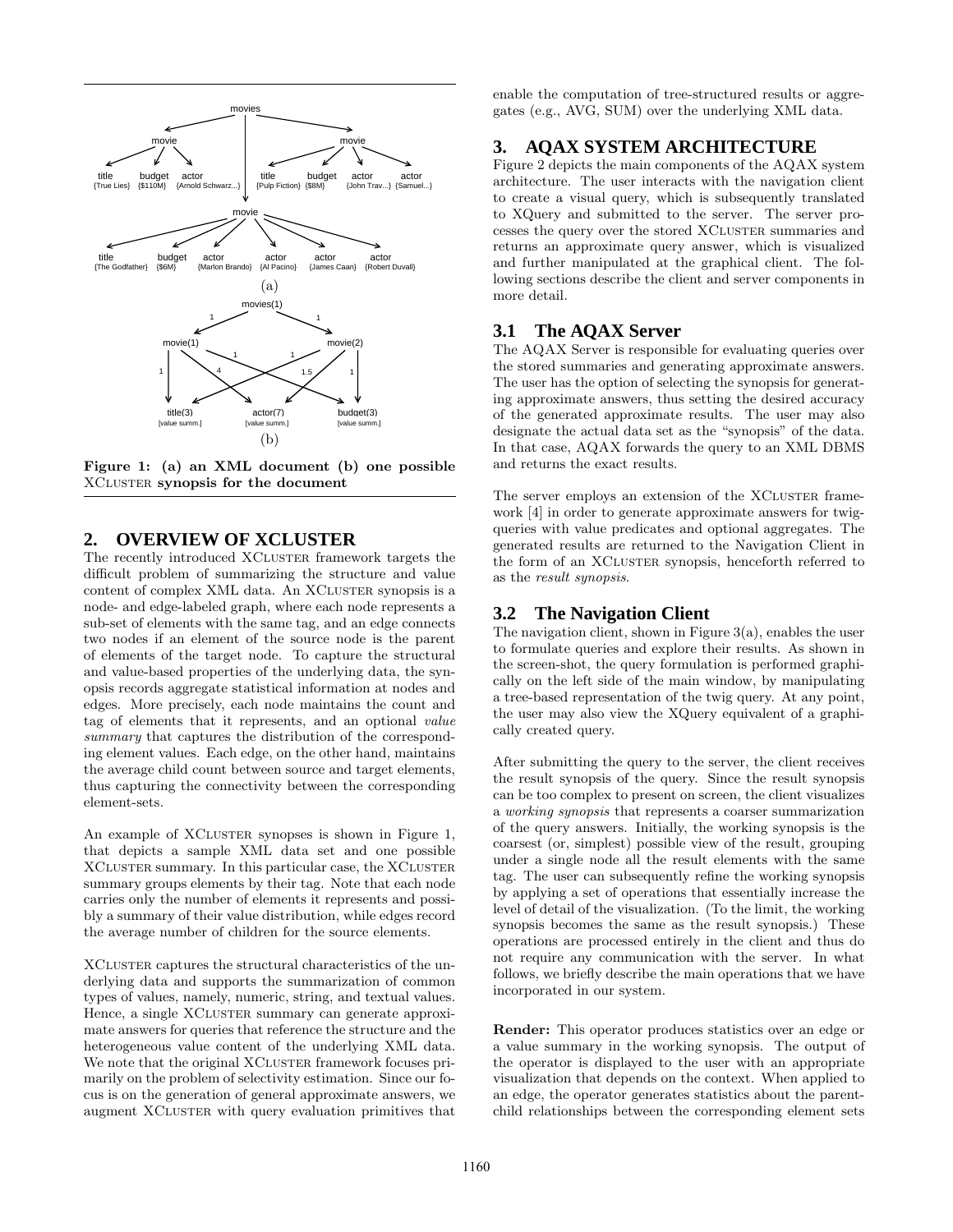

and visualizes them with a histogram. Consider, for instance, a movie database similar to the one shown in Figure 1 (a), where movie elements may be the parents of varying numbers of actor elements. Rendering the edge between a movie node and a actor node will present the user with a histogram that displays the distribution of actors per movie. Figure 3(b) depicts an example of this visualization, where the vertical axis indicates the number of parent elements and the horizontal axis indicates the number of children elements per parent.

Render can also be applied to a value summary of a given path in the working synopsis, in order to visualize the distribution of values under the given path. Since the XCLUSTER model provides support for numerical, textual, and string content, the summarization inherently depends on the type of values under the specified path. In the case of numerical values, the client displays an approximate value distribution in the form of a histogram, while for string or textual values, the user is presented with a list of the most frequent substrings and terms respectively.

Split Edge: The split operator allows the refinement of the working synopsis in areas where the user would like to see more information. More precisely, a split operation partitions the elements represented by the source node based on their child counts in the target node, and thus creates new source nodes and edges in the working synopsis. As an example, consider again the approximate result shown in Figure 3 and observe that movie elements may have a varying number of actor children elements. The working synopsis may represent the data in its coarsest form, with a single movie node, a single actor node, and an edge between them. (This would certainly be the case in the initial working synopsis). Assume that movies may have up to 100 actors each, but the user is only interested in the budget of movies with less than 10 actors. By applying the split operator to the edge with a split point of 10, two new edges and two new movie nodes will be created. The first movie node will represent movie elements with less than 10 actor children while the second will represent those elements with 10 or more. The user can then use the render operator to view the budget value distribution for movies with with less than 10 actors.

The set of split points may be entered manually, or by manipulating the histogram resulting from a render operation on the edge to be split. In the latter mode of interaction, the user can click on the bars of the histogram to designate the corresponding child counts as split points. Figure 3(b) shows an example of this manipulation, where the red lines next to histogram bars indicate the split points that the user has selected.

Merge Nodes: The merge operator is the inverse of the split operator. This operator is applied on a set of nodes in the working synopsis with the same tag name, and replaces them with a single node that acquires their aggregate characteristics. Overall, the combination of the merge and split operators allows the user to contract or expand different parts of the result synopsis depending on the goals of the exploration task.

Filter: The filter operator applies a value predicate to the working synopsis and essentially restricts the set of visualized results. This operation is thus similar to re-executing the query with the added predicate. We include it in this set of operations as the client already has the necessary information for applying the predicate. We also provide the option to integrate the filter in the current query, in case the user wishes to view results from a different data synopsis (e.g., of increased size).

## **4. DEMONSTRATION**

Our demonstration aims to showcase the functionality of the AQAX system in exploring semi-structured query answers, and to demonstrate the effectiveness of approximate query answering in the exploration of large XML data sets.

The first part of our demonstration shows the effectiveness of our system in the interactive exploration of approximate query answers. More precisely, we simulate an interactive user session on a specific data set through a sequence of exploratory XML queries that are formulated on the visual client. Once a query is submitted to the server and the results returned, we show how the user can effectively explore the tree-structured answers by manipulating the working synopsis through the visual primitives that we introduced in Section 3.2. To illustrate the functionality of different operators, we introduce an auxiliary window that visualizes the result synopsis of the query. This window is a visual aid for our demonstration, showing how the updated working synopsis (after the application of an operation) relates to the result synopsis returned by the server.